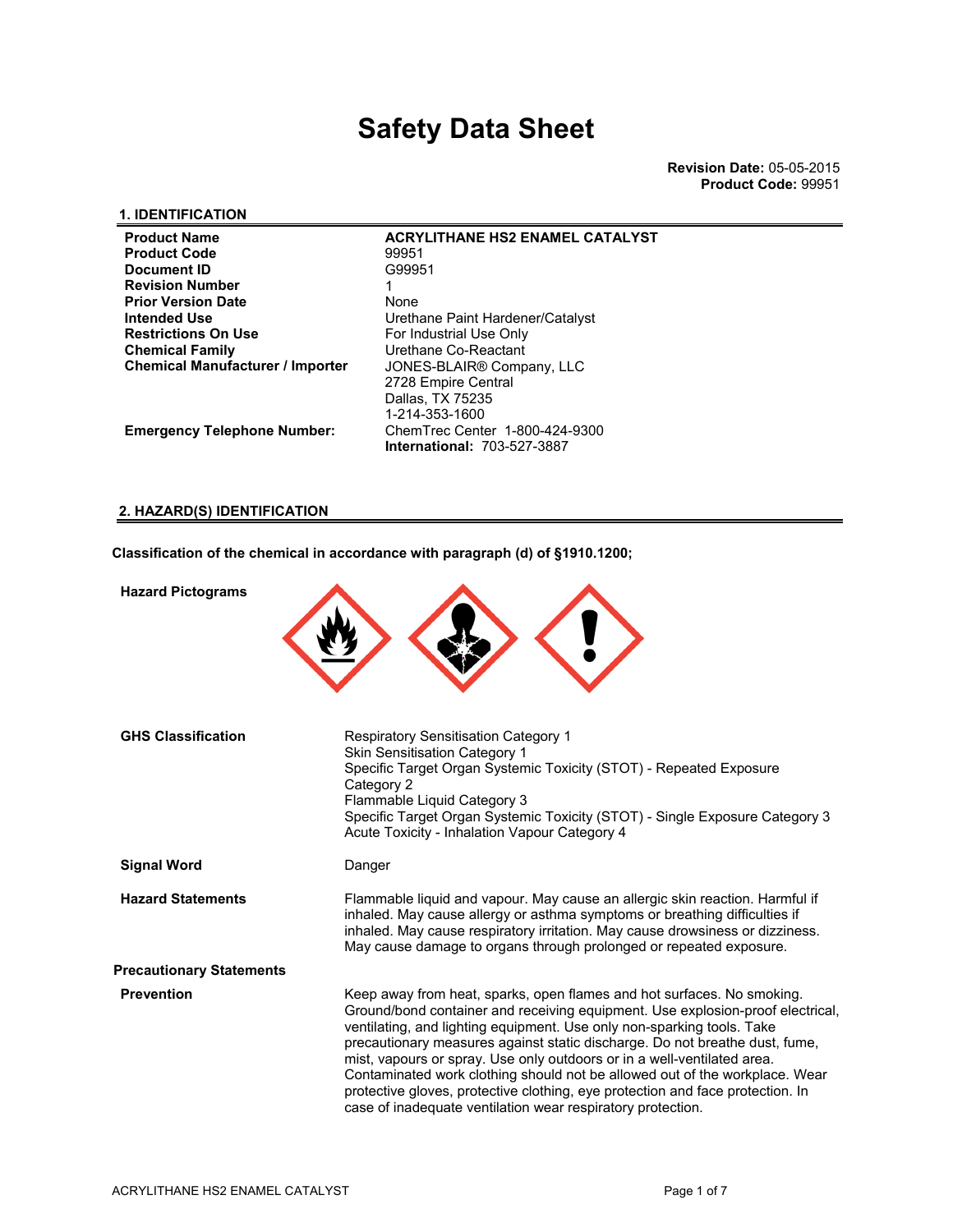#### **Revision Date:** 05-05-2015 **Product Code:** 99951

| <b>Response</b>               | IF ON SKIN (or hair): Remove/Take off immediately all contaminated clothing.    |
|-------------------------------|---------------------------------------------------------------------------------|
|                               | Rinse skin with water/shower. IF INHALED: Remove victim to fresh air and        |
|                               | keep at rest in a position comfortable for breathing. Call a POISON CENTER or   |
|                               | physician if you feel unwell. If skin irritation or rash occurs: Get medical    |
|                               |                                                                                 |
|                               | attention. If experiencing respiratory symptoms: Call a POISON CENTER or        |
|                               | physician. Wash contaminated clothing before reuse. In case of fire: Use        |
|                               | alcohol resistant foam, carbon dioxide, dry chemical, or water spray for        |
|                               | extinction.                                                                     |
| <b>Storage</b>                | Store locked up. Store in a cool, well-ventilated place. Keep container tightly |
|                               |                                                                                 |
|                               | closed.                                                                         |
| <b>Disposal</b>               | Dispose of contents and container in accordance with all local, regional,       |
|                               | national and international regulations.                                         |
|                               |                                                                                 |
| <b>Hazards Not Otherwise</b>  | Not applicable                                                                  |
|                               |                                                                                 |
| <b>Classified (HNOC)</b>      |                                                                                 |
| <b>Additional Information</b> |                                                                                 |
|                               |                                                                                 |

Not applicable

#### **3. COMPOSITION/INFORMATION ON INGREDIENTS**

| <b>Chemical Component</b>                 | CAS#          | <u>%</u>     |  |
|-------------------------------------------|---------------|--------------|--|
| Homopolymer of Hexamethylene Diisocyanate | 28182-81-2    | $80 - 90$    |  |
| n-Butyl acetate                           | 123-86-4      | $1 - 5$      |  |
| Light aromatic solvent naphtha            | 64742-95-6    | $1 - 5$      |  |
| 1,2,4-Trimethylbenzene                    | $95 - 63 - 6$ | $1 - 5$      |  |
| Hexamethylene diisocyanate                | 822-06-0      | $0.01 - 0.1$ |  |
| Xylene                                    | 1330-20-7     | $0.01 - 0.1$ |  |

**The specific chemical identity and/or exact percentage (concentration) of composition has been withheld as a trade secret.** 

#### **4. FIRST-AID MEASURES**

| <b>Inhalation</b>                                     | Remove individual to fresh air after an airborne exposure if any symptoms develop as<br>a precautionary measure. If breathing difficulty persists or occurs later, consult a<br>physician and have MSDS available. |                                                                                                                                                                                                                         |  |
|-------------------------------------------------------|--------------------------------------------------------------------------------------------------------------------------------------------------------------------------------------------------------------------|-------------------------------------------------------------------------------------------------------------------------------------------------------------------------------------------------------------------------|--|
| <b>Eve Contact</b>                                    | In case of contact, immediately flush eyes with plenty of water for at least 15 minutes.<br>Get medical attention immediately.                                                                                     |                                                                                                                                                                                                                         |  |
| <b>Skin Contact</b>                                   |                                                                                                                                                                                                                    | Wash with soap and water. Remove contaminated clothing and launder. Get medical<br>attention if irritation develops or persists.                                                                                        |  |
| Ingestion                                             | If swallowed, do not induce vomiting. Get medical attention immediately.                                                                                                                                           |                                                                                                                                                                                                                         |  |
| <b>Most Important Acute Symptoms</b><br>and Effects   |                                                                                                                                                                                                                    | Not Available                                                                                                                                                                                                           |  |
| <b>Most Important Delayed Symptoms</b><br>and Effects |                                                                                                                                                                                                                    | Not Available                                                                                                                                                                                                           |  |
| Special treatment needed:                             |                                                                                                                                                                                                                    | No additional first aid information available                                                                                                                                                                           |  |
| <b>5. FIRE-FIGHTING MEASURES</b>                      |                                                                                                                                                                                                                    |                                                                                                                                                                                                                         |  |
| <b>Suitable Extinguishing Media</b>                   |                                                                                                                                                                                                                    | Use alcohol resistant foam, carbon dioxide, dry chemical, or water<br>spray when fighting fires. Water or foam may cause frothing if liquid is<br>burning but it still may be a useful extinguishing agent if carefully |  |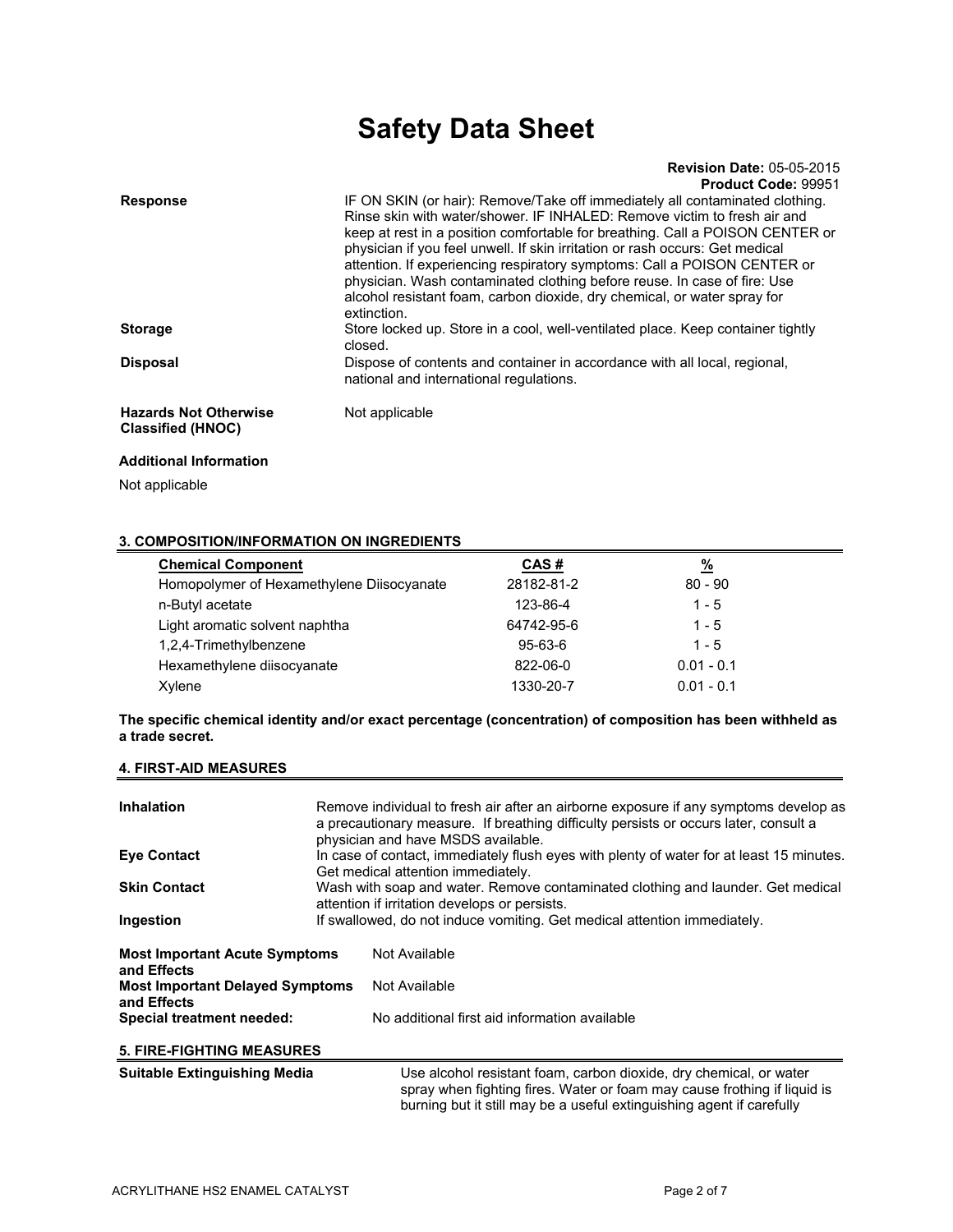| Product Code: 99951                                                                                                                                                                                                                                                                                                                                                                                                                                                                                                                                                                                                                                                                                                                                             |  |
|-----------------------------------------------------------------------------------------------------------------------------------------------------------------------------------------------------------------------------------------------------------------------------------------------------------------------------------------------------------------------------------------------------------------------------------------------------------------------------------------------------------------------------------------------------------------------------------------------------------------------------------------------------------------------------------------------------------------------------------------------------------------|--|
| applied to the fire. Do not direct a water stream directly into the hot                                                                                                                                                                                                                                                                                                                                                                                                                                                                                                                                                                                                                                                                                         |  |
| burning liquid.                                                                                                                                                                                                                                                                                                                                                                                                                                                                                                                                                                                                                                                                                                                                                 |  |
| No data available                                                                                                                                                                                                                                                                                                                                                                                                                                                                                                                                                                                                                                                                                                                                               |  |
| Vapors may be ignited by sparks, flames or other sources of ignition if<br>material is above the flash point giving rise to a fire (Class B). Vapors<br>are heavier than air and may travel to a source of ignition and flash<br>back. Container may explode in heat of fire.                                                                                                                                                                                                                                                                                                                                                                                                                                                                                   |  |
| Carbon dioxide, Carbon monoxide, Hydrogen cyanide, Isocyanates,<br>Nitrogen containing gases                                                                                                                                                                                                                                                                                                                                                                                                                                                                                                                                                                                                                                                                    |  |
| Do not enter fire area without proper protection including self-contained<br>breathing apparatus and full protective equipment. Fight fire from a safe<br>distance and a protected location due to the potential of hazardous<br>vapors and decomposition products. Do not enter fire area without<br>proper protection including self-contained breathing apparatus and full<br>protective equipment. Fight fire from a safe distance and a protected<br>location due to the potential of hazardous vapors and decomposition<br>products.                                                                                                                                                                                                                      |  |
|                                                                                                                                                                                                                                                                                                                                                                                                                                                                                                                                                                                                                                                                                                                                                                 |  |
| Exposure to the spilled material may be irritating or harmful. Follow                                                                                                                                                                                                                                                                                                                                                                                                                                                                                                                                                                                                                                                                                           |  |
| <b>Personal Precautions, Protective</b><br><b>Equipment and Emergency Procedures</b><br>personal protective equipment recommendations found in Section VIII<br>of this SDS. Additional precautions may be necessary based on special<br>circumstances created by the spill including the material spilled, the<br>quantity of the spill, the area in which the spill occurred. Also consider<br>the expertise of employees in the area responding to the spill.<br><b>Methods and Material for Containment</b><br>Prevent the spread of any spill to minimize harm to human health and<br>the environment if safe to do so. Dike with suitable absorbent material.<br>Gather and store in a sealed container pending disposal. Shut off<br>smoking in the area. |  |
| ignition sources; including electrical equipment and flames. Do not allow                                                                                                                                                                                                                                                                                                                                                                                                                                                                                                                                                                                                                                                                                       |  |
|                                                                                                                                                                                                                                                                                                                                                                                                                                                                                                                                                                                                                                                                                                                                                                 |  |
| Harmful or irritating material. Avoid contacting and avoid breathing the<br>material. Use only in a well ventilated area. As with all chemicals, good<br>industrial hygiene practices should be followed when handling this<br>material.                                                                                                                                                                                                                                                                                                                                                                                                                                                                                                                        |  |
| Store in a cool dry place. Keep container(s) closed. Keep away from<br>sources of ignition.                                                                                                                                                                                                                                                                                                                                                                                                                                                                                                                                                                                                                                                                     |  |
|                                                                                                                                                                                                                                                                                                                                                                                                                                                                                                                                                                                                                                                                                                                                                                 |  |

### **8. EXPOSURE CONTROLS/PERSONAL PROTECTION**

#### **Exposure Limits**

| <b>Chemical Component</b>                    | <b>OSHA PEL</b>                           | <b>ACGIH TLV-TWA</b>                      | <b>ACGIH STEL</b>                           |
|----------------------------------------------|-------------------------------------------|-------------------------------------------|---------------------------------------------|
| Homopolymer of Hexamethylene<br>Diisocyanate |                                           | 5mg/m <sup>3</sup> TWA                    | $10$ mg/m <sup>3</sup> (15 Min.)            |
| n-Butyl acetate                              | 150 ppm TWA; 710<br>mg/m <sup>3</sup> TWA | 150 ppm TWA; 713<br>mg/m3 TWA             | 200 ppm STEL; 950<br>mg/m <sup>3</sup> STEL |
| 1,2,4-Trimethylbenzene                       |                                           | 25ppm; 123mg/m <sup>3</sup><br><b>TWA</b> |                                             |
| Hexamethylene diisocyanate                   |                                           | 0.005 ppm TWA;<br>0.034 mg/m3 TWA         |                                             |

**Revision Date:** 05-05-2015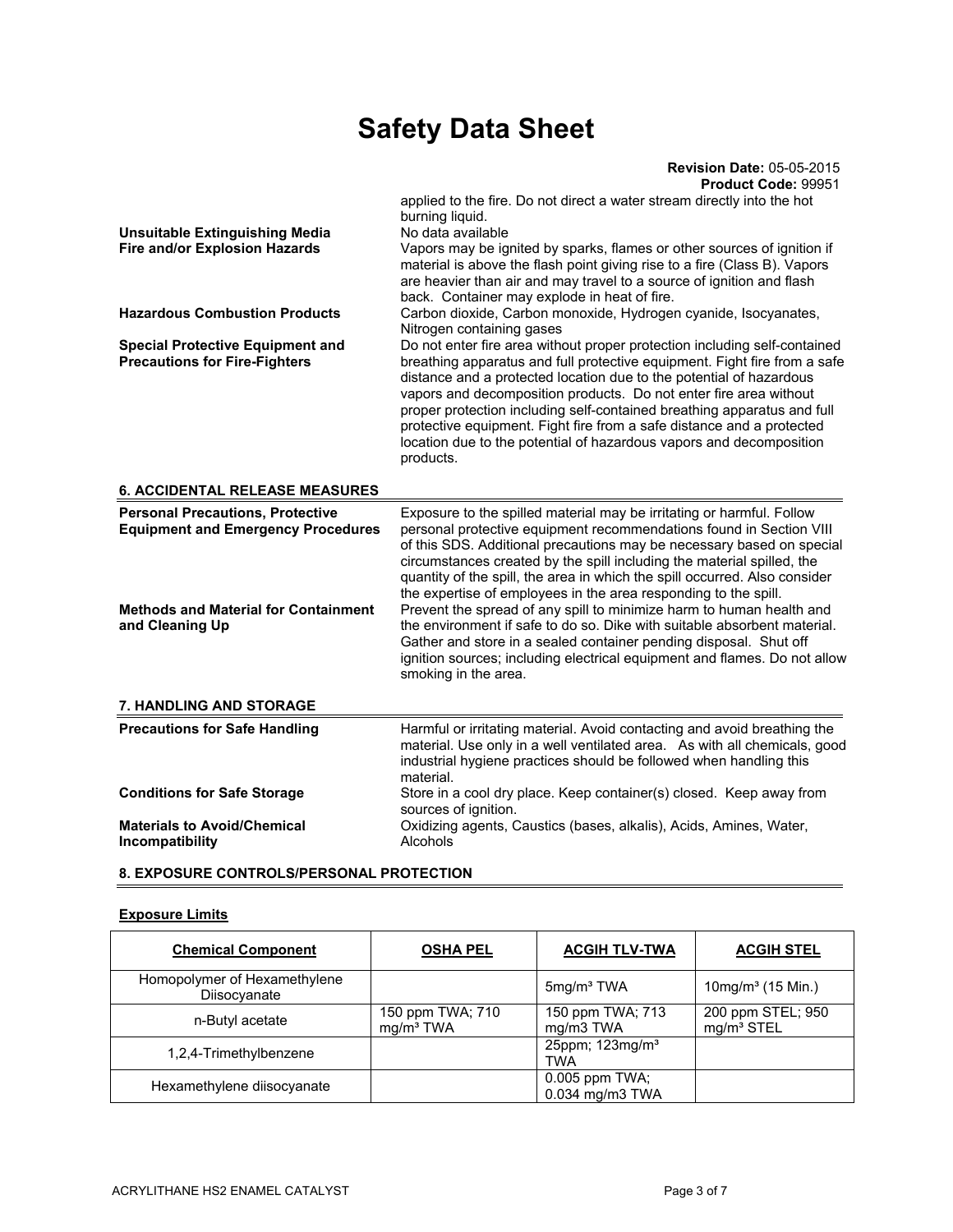#### **Revision Date:** 05-05-2015 **Product Code:** 99951

| <b>Appropriate</b><br><b>Engineering Controls</b> | Use local exhaust ventilation or other engineering controls to minimize exposure.<br>Engineering controls must be designed to meet the OSHA chemical specific standard in<br>29 CFR 1910.                                                                                                                                                                                                                                                                                                                                                                                                                                                                                                                                                             |
|---------------------------------------------------|-------------------------------------------------------------------------------------------------------------------------------------------------------------------------------------------------------------------------------------------------------------------------------------------------------------------------------------------------------------------------------------------------------------------------------------------------------------------------------------------------------------------------------------------------------------------------------------------------------------------------------------------------------------------------------------------------------------------------------------------------------|
| <b>Respiratory Protection</b>                     | General or local exhaust ventilation is the preferred means of protection. In cases where<br>ventilation is inadequate, respiratory protection may be required to avoid overexposure.<br>Follow respirator manufacturer's directions for respirator use. For poorly ventilated areas<br>or during spray application use NIOSH approved supplied air respirator unless air<br>monitoring demonstrates vapor/mist levels below applicable limits. When monomeric<br>isocyanate concentrations are below 0.05 ppm (10 times the 8 hour TWA exposure limit),<br>an appropriate combination organic vapor and particulate respirator (NIOSH approved)<br>may be appropriate. An end-of-service-life Indicator (ESLI) or a change schedule is<br>mandatory. |
| <b>Eye Protection</b>                             | Wear safety glasses with side shields when handling this product. Wear additional eye<br>protection such as chemical splash goggles and/or face shield when the possibility exists<br>for eye contact with splashing or spraying liquid, or airborne material. Have an eye wash<br>station available.                                                                                                                                                                                                                                                                                                                                                                                                                                                 |
| <b>Skin Protection</b>                            | Avoid all skin contact by covering as much of the exposed skin area as possible with<br>appropriate clothing to prevent skin contact. Wash hands and other exposed areas with<br>mild soap and water before eating, drinking, and when leaving work. Clothing suitable to<br>prevent skin contact.                                                                                                                                                                                                                                                                                                                                                                                                                                                    |
| <b>General Hygiene</b><br><b>Conditions</b>       | As with all chemicals, good industrial hygiene practices should be followed when<br>handling this material.                                                                                                                                                                                                                                                                                                                                                                                                                                                                                                                                                                                                                                           |

**9. PHYSICAL AND CHEMICAL PROPERTIES** 

| Appearance                                     |                                       |
|------------------------------------------------|---------------------------------------|
| <b>Physical State</b>                          | Liguid                                |
| Color                                          | Colorless                             |
| Odor                                           | Solvent                               |
| <b>Odor Threshold</b>                          | No data available                     |
| рH                                             | No data available                     |
| Melting Point/Freezing Point (°F/°C)           | No data available / No data available |
| <b>Initial Boiling Point and Boiling Range</b> |                                       |
| Low $(^{\circ}F)$                              | 220.0                                 |
| Flash Point (°F/°C)                            | 116/47                                |
| Flammability (solid, gas)                      | No data available                     |
| <b>Upper Flammable/Explosive Limit</b>         | 7.5%                                  |
| Lower Flammable/Explosive Limit                | 1.0 $%$                               |
| <b>Vapor Density</b>                           | No data available                     |
| <b>Relative Density</b>                        | 0.883                                 |
| <b>Solubility in Water</b>                     | Reacts slowly with water.             |
| Partition coefficient: n-octanol/water         | No data available                     |
| <b>Auto-ignition Temperature</b>               | No data available                     |
| <b>Decomposition Temperature:</b>              | No data available                     |
| <b>Viscosity</b>                               | 450 - 900 CPS                         |
| Volatiles, % by volume                         | 12.90                                 |
| Volatiles, % by weight                         | 10.00                                 |
| <b>Volatile Organic Chemicals (g/L)</b>        |                                       |
| (Regulatory, Calculated)                       | 112.64                                |
| (Actual, Calculated)                           | 112.64                                |
| <b>Density</b>                                 | $9.30 - 9.50$ lbs./Gal                |

**10. STABILITY AND REACTIVITY** 

**Chemical stability Chemical stability Stable under normal conditions. Possibility of Hazardous Reactions No data available**<br>**Conditions to Avoid Conditions Conditions No Note Conditions** 

Temperatures above flash point in combination with sparks,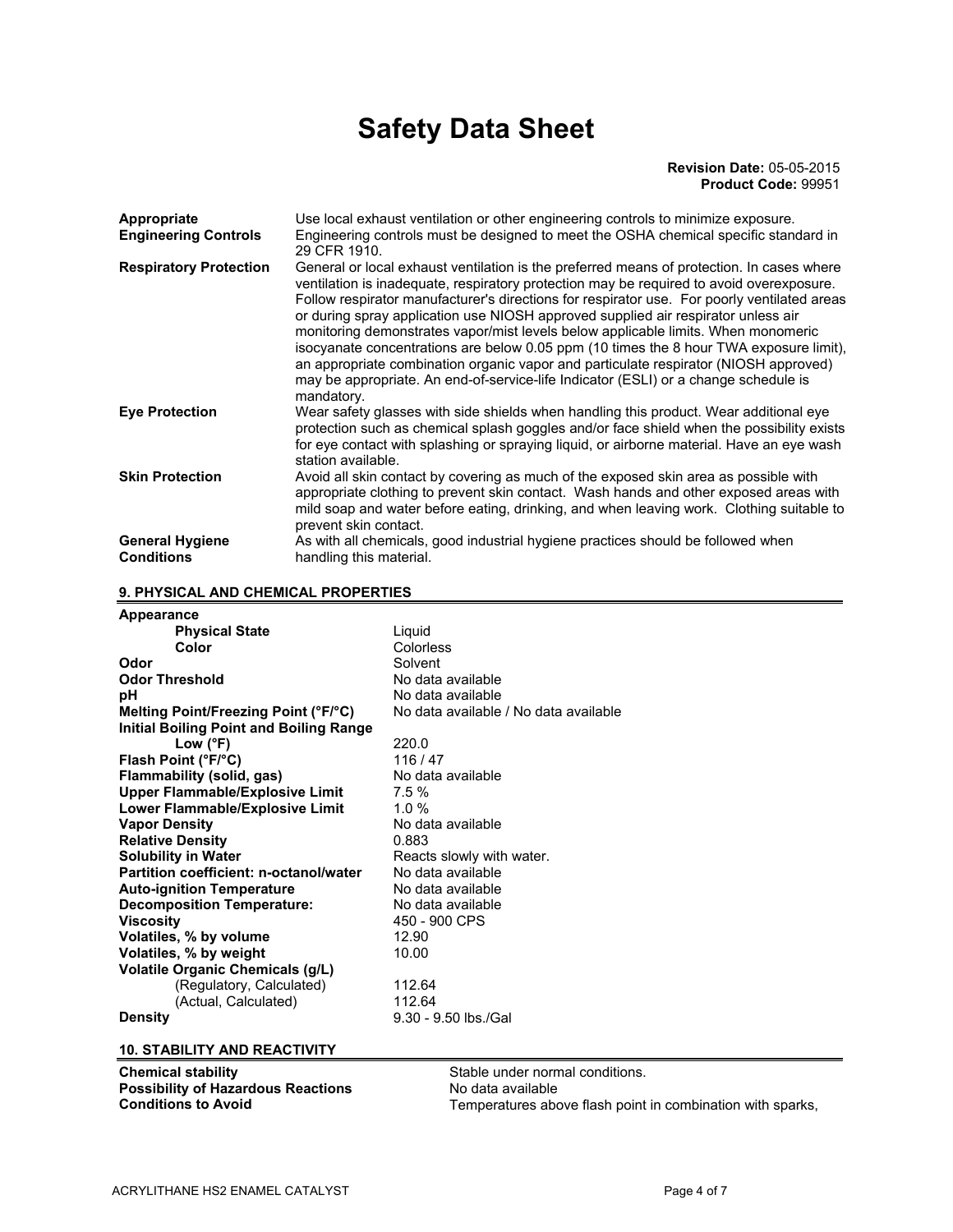|                                         | <b>Revision Date: 05-05-2015</b><br>Product Code: 99951                                      |
|-----------------------------------------|----------------------------------------------------------------------------------------------|
|                                         | open flames, or other sources of ignition. Moisture (potentially                             |
|                                         | will lead to gas formation and warming). Contamination.                                      |
|                                         | Elevated temperatures.                                                                       |
| <b>Incompatible Materials</b>           | Oxidizing agents, Caustics (bases, alkalis), Acids, Amines,<br>Water, Alcohols               |
| <b>Hazardous Decomposition Products</b> | Carbon dioxide, Carbon monoxide, Hydrogen cyanide,<br>Isocyanates, Nitrogen containing gases |

| <b>Routes of Exposure</b>                             | Skin contact<br>Inhalation<br>Eye contact<br>Skin absorption                                                                                                                                                                                                                                                                                                                                                                                                                                             |
|-------------------------------------------------------|----------------------------------------------------------------------------------------------------------------------------------------------------------------------------------------------------------------------------------------------------------------------------------------------------------------------------------------------------------------------------------------------------------------------------------------------------------------------------------------------------------|
|                                                       | Ingestion                                                                                                                                                                                                                                                                                                                                                                                                                                                                                                |
| Immediate (Acute) Health Effects by Route of Exposure |                                                                                                                                                                                                                                                                                                                                                                                                                                                                                                          |
| <b>Inhalation Irritation</b>                          | Causes nose and throat irritation.                                                                                                                                                                                                                                                                                                                                                                                                                                                                       |
| <b>Inhalation Toxicity</b>                            | Vapor harmful. May affect the brain or nervous system causing dizziness,                                                                                                                                                                                                                                                                                                                                                                                                                                 |
|                                                       | headache or nausea.                                                                                                                                                                                                                                                                                                                                                                                                                                                                                      |
| <b>Skin Contact</b>                                   | Can cause moderate skin irritation. Sensitizer. Avoid exposure. If sensitized,<br>repeated exposures will result in irritation, reddening, and rashes even for<br>very low exposures.                                                                                                                                                                                                                                                                                                                    |
| <b>Skin Absorption</b>                                | May be harmful if absorbed through skin.                                                                                                                                                                                                                                                                                                                                                                                                                                                                 |
| <b>Eye Contact</b>                                    | Causes eve irritation.                                                                                                                                                                                                                                                                                                                                                                                                                                                                                   |
| <b>Ingestion Toxicity</b>                             | Harmful if swallowed.                                                                                                                                                                                                                                                                                                                                                                                                                                                                                    |
|                                                       |                                                                                                                                                                                                                                                                                                                                                                                                                                                                                                          |
| <b>Long-Term (Chronic) Health Effects</b>             |                                                                                                                                                                                                                                                                                                                                                                                                                                                                                                          |
| <b>Inhalation</b>                                     | Isocyanate vapors or mist at concentrations above the TLV can irritate the<br>mucous membranes in the respiratory tract causing runny nose, sore throat,<br>coughing, chest discomfort, shortness of breath and reduced lung function.<br>Exposure well above the TLV may lead to generally reversible bronchitis,<br>bronchial spasm and pulmonary edema. Repeated overexposure causes<br>sensitization in some individuals resulting in asthma-like symptoms on<br>subsequent exposures below the TLV. |
|                                                       | Persons with preexisting bronchial hyperactivity can respond to<br>concentrations below the TLV with similar symptoms as well as an asthma<br>attack.                                                                                                                                                                                                                                                                                                                                                    |
|                                                       | NOTICE: Reports have associated repeated and prolonged occupational<br>overexposure to solvents with permanent brain and nervous system<br>damage. Intentional misuse by deliberately concentrating and inhaling the<br>contents may be harmful or fatal.                                                                                                                                                                                                                                                |
| <b>Skin Contact</b>                                   | Prolonged contact may cause an allergic skin reaction.                                                                                                                                                                                                                                                                                                                                                                                                                                                   |
| <b>Skin Absorption</b>                                | Upon prolonged or repeated exposure, harmful if absorbed through the skin.<br>May cause minor systemic damage.                                                                                                                                                                                                                                                                                                                                                                                           |

#### **Product Toxicology Data**

### **Component Toxicology Data**

 **11. TOXICOLOGICAL INFORMATION** 

| <b>Chemical Component</b>      | Oral LD50                | <b>Dermal LD50</b>     | <b>Inhalation LC50</b>     |
|--------------------------------|--------------------------|------------------------|----------------------------|
| Homopolymer of Hexamethylene   | Oral LD50 Rat > 5000     | Dermal LD50 Rabbit >   | Inhalation LC50 (4h) Rat > |
| Diisocyanate                   | mg/kg                    | 5000 mg/kg             | 10.00 mg/L                 |
| n-Butyl acetate                | Oral LD50 Rat 10,760     | Dermal LD50 Rat 12,789 | Inhalation LC50 (4h) Rat > |
|                                | mg/kg                    | mg/kg                  | 21.00 mg/L                 |
| Light aromatic solvent naphtha | Oral LD50 Rat 8400 mg/kg | Dermal LD50 Rat > 2000 | Inhalation LC50 (4h) Rat   |
|                                |                          | mg/kg                  | 5.60 mg/L                  |
| 1,2,4-Trimethylbenzene         | Oral LD50 Rat 6000 mg/kg | Dermal LD50 Rat > 3440 | Inhalation LC50 (4h) Rat   |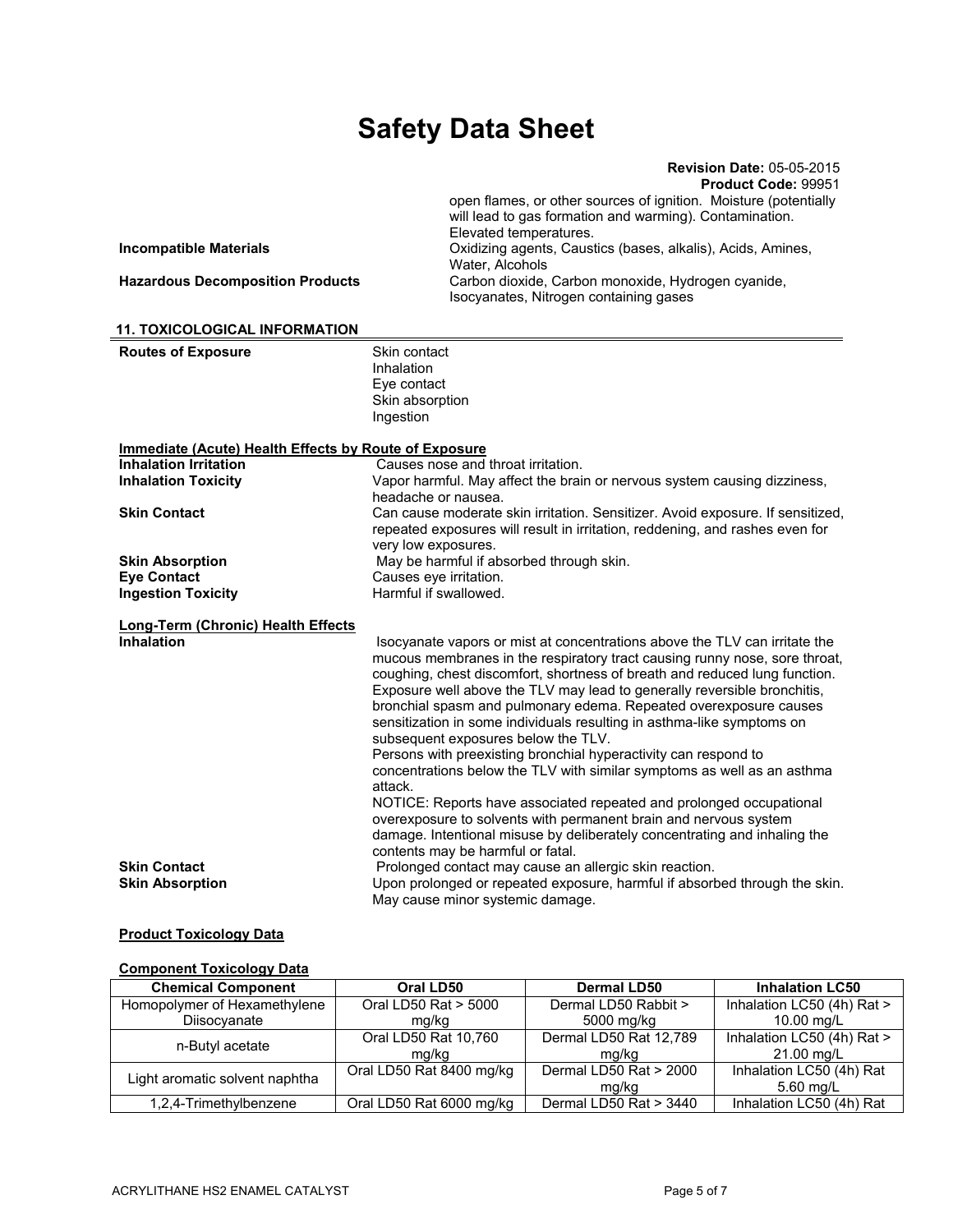|                                                                                                                                                                                                                                                                         |                                                                                                                                                                                                                       |                                          | <b>Revision Date: 05-05-2015</b><br>Product Code: 99951                               |                                         |  |  |  |
|-------------------------------------------------------------------------------------------------------------------------------------------------------------------------------------------------------------------------------------------------------------------------|-----------------------------------------------------------------------------------------------------------------------------------------------------------------------------------------------------------------------|------------------------------------------|---------------------------------------------------------------------------------------|-----------------------------------------|--|--|--|
|                                                                                                                                                                                                                                                                         |                                                                                                                                                                                                                       |                                          | mg/kg                                                                                 | 10.20 mg/L                              |  |  |  |
| Hexamethylene diisocyanate                                                                                                                                                                                                                                              |                                                                                                                                                                                                                       | Oral LD50 Rat 746 mg/kg                  | Dermal LD50 Rabbit ><br>7000 mg/kg                                                    | Inhalation LC50 (4h) Rat<br>$0.12$ mg/L |  |  |  |
| <b>Carcinogen Information</b><br><b>Chemical Name</b><br>Not applicable                                                                                                                                                                                                 |                                                                                                                                                                                                                       | <b>IARC Carcinogen</b>                   | <b>OSHA Carcinogen</b>                                                                | <b>NTP Carcinogen</b>                   |  |  |  |
| <b>12. ECOLOGICAL INFORMATION</b>                                                                                                                                                                                                                                       |                                                                                                                                                                                                                       |                                          |                                                                                       |                                         |  |  |  |
| <b>Ecotoxicity (aquatic and</b><br>terrestrial, where available)                                                                                                                                                                                                        | No data available                                                                                                                                                                                                     |                                          |                                                                                       |                                         |  |  |  |
| <b>Mobility in soil</b>                                                                                                                                                                                                                                                 | No data available                                                                                                                                                                                                     |                                          |                                                                                       |                                         |  |  |  |
| <b>13. DISPOSAL CONSIDERATIONS</b>                                                                                                                                                                                                                                      |                                                                                                                                                                                                                       |                                          |                                                                                       |                                         |  |  |  |
| <b>Safe Handling of Waste</b>                                                                                                                                                                                                                                           | Refer to other sections of this SDS to determine the toxicity and physical<br>characteristics of the material to determine the proper waste<br>identification and disposal in compliance with applicable regulations. |                                          |                                                                                       |                                         |  |  |  |
| <b>14. TRANSPORT INFORMATION</b>                                                                                                                                                                                                                                        |                                                                                                                                                                                                                       |                                          |                                                                                       |                                         |  |  |  |
| This section provides basic shipping classification information and does not contain all regulatory transportation<br>details. Refer to all applicable regulations for domestic, international, air, vessel and ground transportation<br>requirements and restrictions. |                                                                                                                                                                                                                       |                                          |                                                                                       |                                         |  |  |  |
| <b>DOT Basic Description:</b><br><b>Hazard Class:</b><br><b>UN Number:</b><br><b>Packing Group:</b><br>Other:                                                                                                                                                           | <b>Paint Related Material</b><br>3<br>UN1263<br>Ш                                                                                                                                                                     | gallons) or less (DOT 49CFR 173.150(f)). | Not regulated for non-bulk domestic ground shipments for packaging of 450 liters (119 |                                         |  |  |  |
| IATA Air Shipping Name:<br><b>IATA Hazard Class:</b><br><b>IATA UN Number:</b><br><b>IATA Packing Group:</b>                                                                                                                                                            | <b>Paint Related Material</b><br>3<br><b>UN1263</b><br>Ш                                                                                                                                                              |                                          |                                                                                       |                                         |  |  |  |
| <b>IMO Shipping Name:</b><br><b>IMO Hazard Class:</b><br><b>IMO UN Number:</b><br><b>IMO Packing Group:</b>                                                                                                                                                             | <b>Paint Related Material</b><br>3<br><b>UN1263</b><br>Ш                                                                                                                                                              |                                          |                                                                                       |                                         |  |  |  |
| <b>Marine Pollutant:</b>                                                                                                                                                                                                                                                | N                                                                                                                                                                                                                     |                                          |                                                                                       |                                         |  |  |  |
| <b>15. REGULATORY INFORMATION</b>                                                                                                                                                                                                                                       |                                                                                                                                                                                                                       |                                          |                                                                                       |                                         |  |  |  |
| All components of this product are either listed on the TSCA Inventory; or, are not subject to the<br><b>TSCA Status</b><br>inventory notification requirements.                                                                                                        |                                                                                                                                                                                                                       |                                          |                                                                                       |                                         |  |  |  |
| <b>Regulated Components</b><br><b>SARA EHS Chemicals</b><br>Not applicable                                                                                                                                                                                              |                                                                                                                                                                                                                       | CAS#                                     | $\frac{9}{6}$                                                                         |                                         |  |  |  |
| <b>CERCLA</b><br>n-Butyl Acetate<br>Hexamethylene-1,6-diisocyanate                                                                                                                                                                                                      |                                                                                                                                                                                                                       | 123-86-4<br>822-06-0                     | $1 - 5$<br>$0.01 - 0.1$                                                               |                                         |  |  |  |